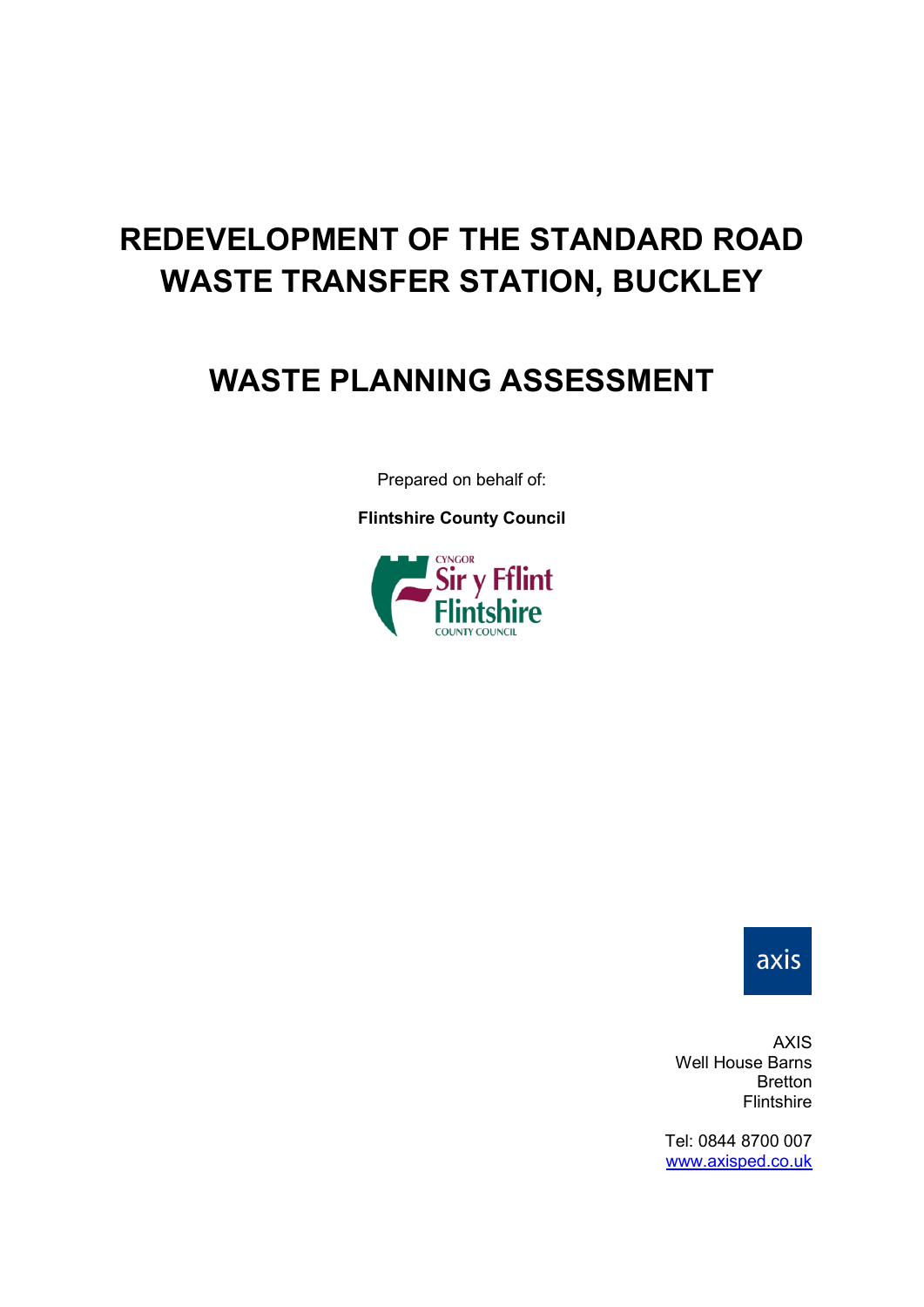# **CONTENTS**

#### **APPENDIXCES**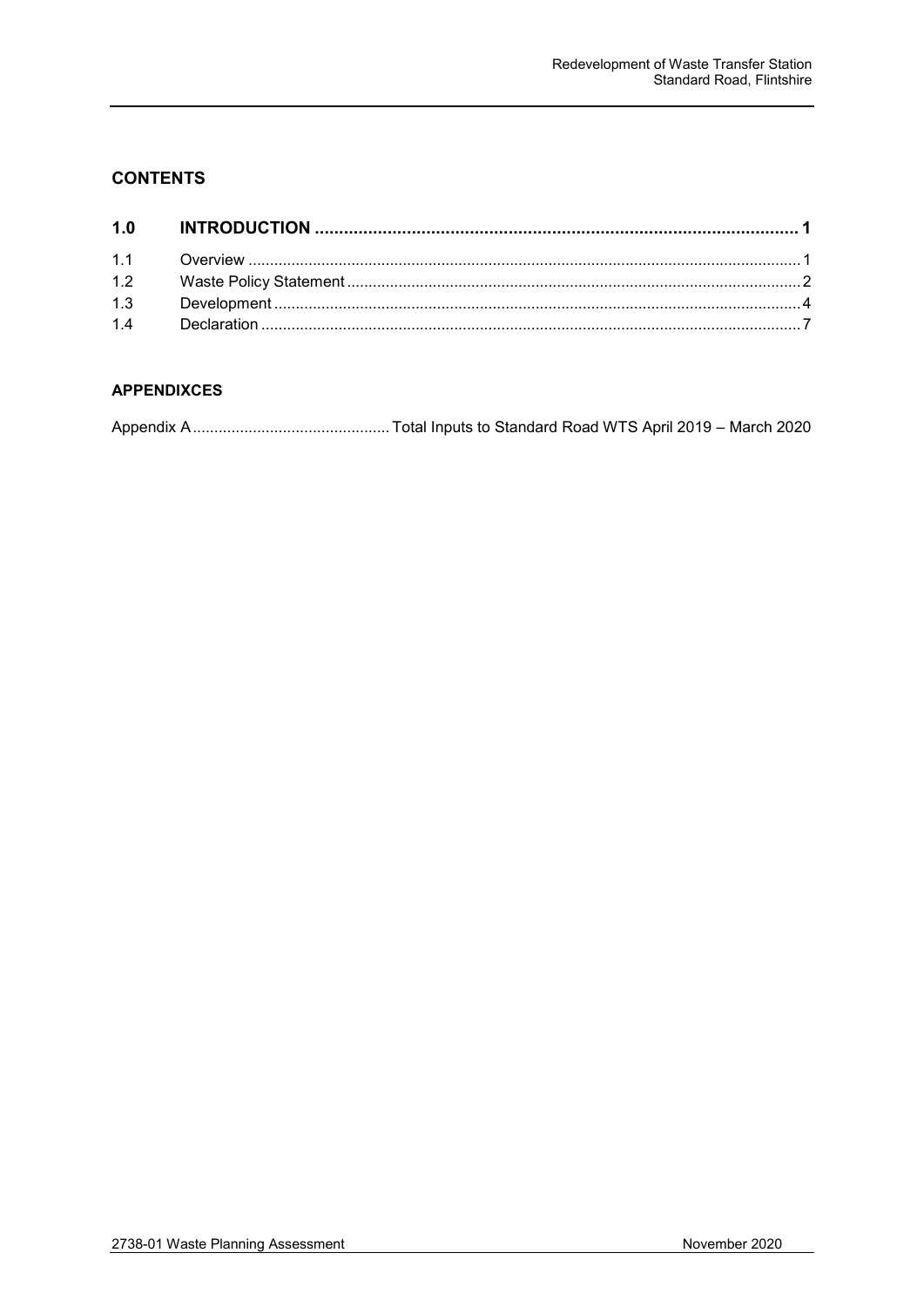#### <span id="page-2-0"></span>**1.0 INTRODUCTION**

#### <span id="page-2-1"></span>**1.1 Overview**

- 1.1.1 This Waste Planning Assessment has been prepared on behalf of Flintshire County Council for an application for planning permission to redevelop the existing waste transfer station ("WTS") at Standard Road, Buckley ("the Site"). The development ("The Proposal") will comprise the demolition of an existing WTS and replacement with a larger, modern WTS (including a visitor and welfare facility), associated development and a vehicle charging station. Standard Road and Globe Way will be rearranged to accommodate the larger unit and provide better vehicular access and circulation.
- 1.1.2 There will be no change to the principal waste operations undertaken at the Site. The WTS is currently used for bulking and baling of dry recyclable materials, and bulking of bagged food waste, which are collected at the kerbside. The Site processes waste from Monday to Saturday, with baling and waste collections taking place throughout the week.
- 1.1.3 The materials are separated and loaded onto specialised vehicles at the kerbside. Material is then brought to the WTS where each waste stream is tipped into individual bays. From there, the waste is either bulked into large skips to be sent for processing at another site or are placed through baling equipment to increase the payload for onward transportation.
- 1.1.4 The range of waste streams currently processed at the WTS include:
	- **Glass**
	- **Plastics**
	- Aluminium
	- Steel
	- Paper and cardboard mixes
	- Used beverage cartons
	- **Batteries**
	- Food
- 1.1.5 These waste streams will continue to be handled at the redeveloped WTS.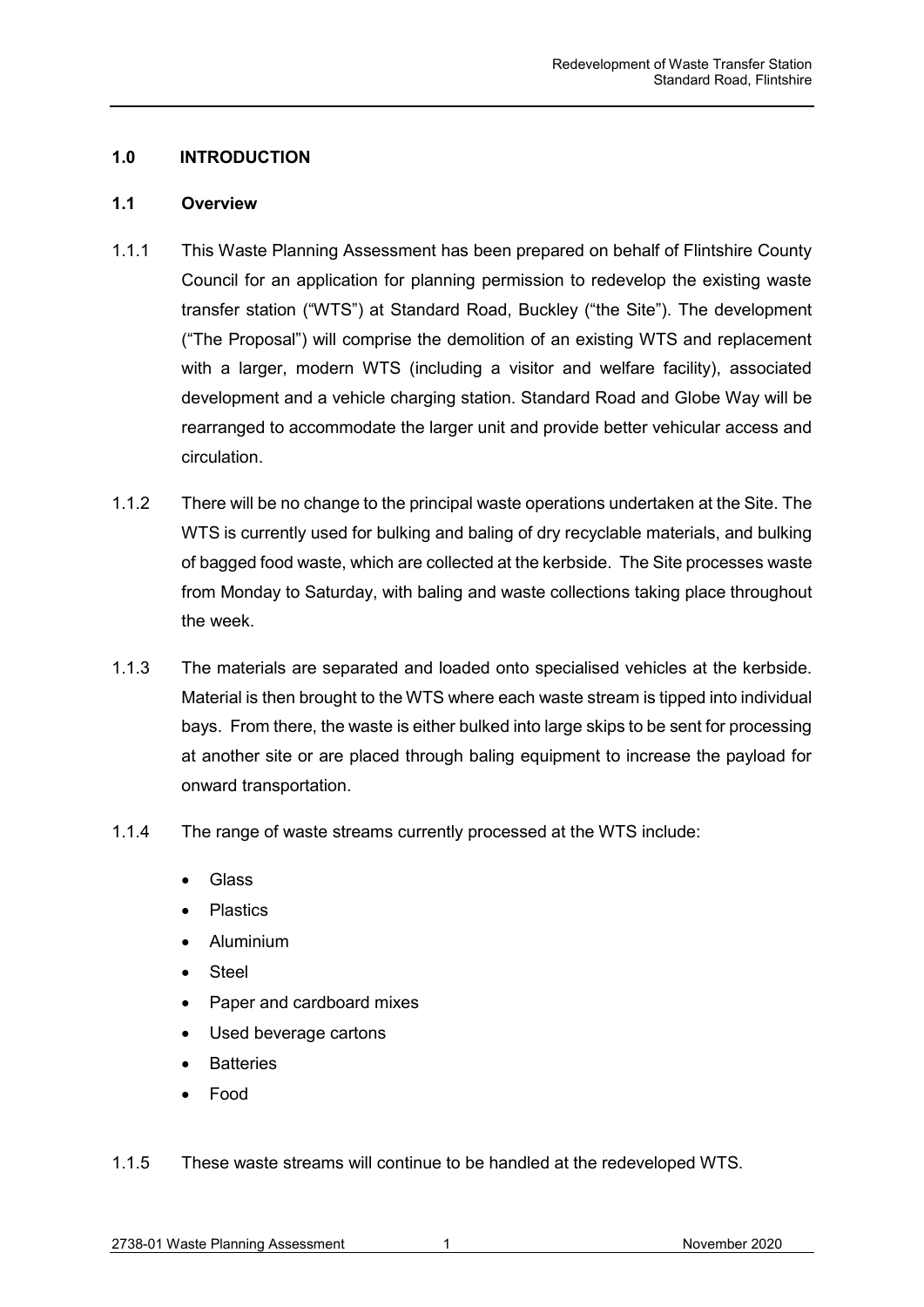- 1.1.6 This document comprises a Waste Planning Assessment (WPA) as required under paragraph 4.2 of 'TAN21: Waste'.
- 1.1.7 A WPA is a requirement in relation to planning applications for waste management developments. TAN21 explains that the detail and complexity of the WPA will reflect the scale and potential significance of the proposed development. In this case, the proposed development is relatively minor in scale, comprising a replacement WTS. As such, the detail and complexity of the WPA need not be significant.

# **1.2 Waste Policy Statement**

<span id="page-3-0"></span>*A description of how the proposals will contribute to the relevant provisions of Towards Zero Waste and the Collections, Infrastructure and Markets Sector Plan.* 

- 1.2.1 Towards Zero Waste is the overarching waste strategy document for Wales. It requires the Welsh Government and everyone else involved in making waste management decisions in Wales to apply the waste hierarchy as an order of priority in legislation and policy. The waste hierarchy promotes the prevention of waste as well as the reuse, recycling and recovery (e.g. energy) of waste, with disposal to landfill as the least preferred option. Towards Zero Waste, seeks by 2025 to eliminate (as far as possible) the landfilling of waste and promotes high levels of recycling (70%).
- 1.2.2 The Collections Infrastructure and Markets Sector Plan seeks to create a sustainable approach to resource management by ensuring that a high volume of clean, recyclable material is separated at source and collected and delivered to reprocessors (based in Wales as far as possible), and that markets are developed for the recycled material (within Wales as far as possible).
- 1.2.3 The proposed Facility will contribute towards the provisions of Towards Zero Waste and The Collections Infrastructure and Markets Sector Plan by delivering improvements to the Site which include more efficient operations and improved waste sorting arrangements.

#### *A Statement of Compliance with Policy Related to Need & Location Requirements*

1.2.4 A detailed planning policy appraisal is provided in the separate Planning Statement. EM3 and EM7 are the key local plan policies relating to need and location requirements.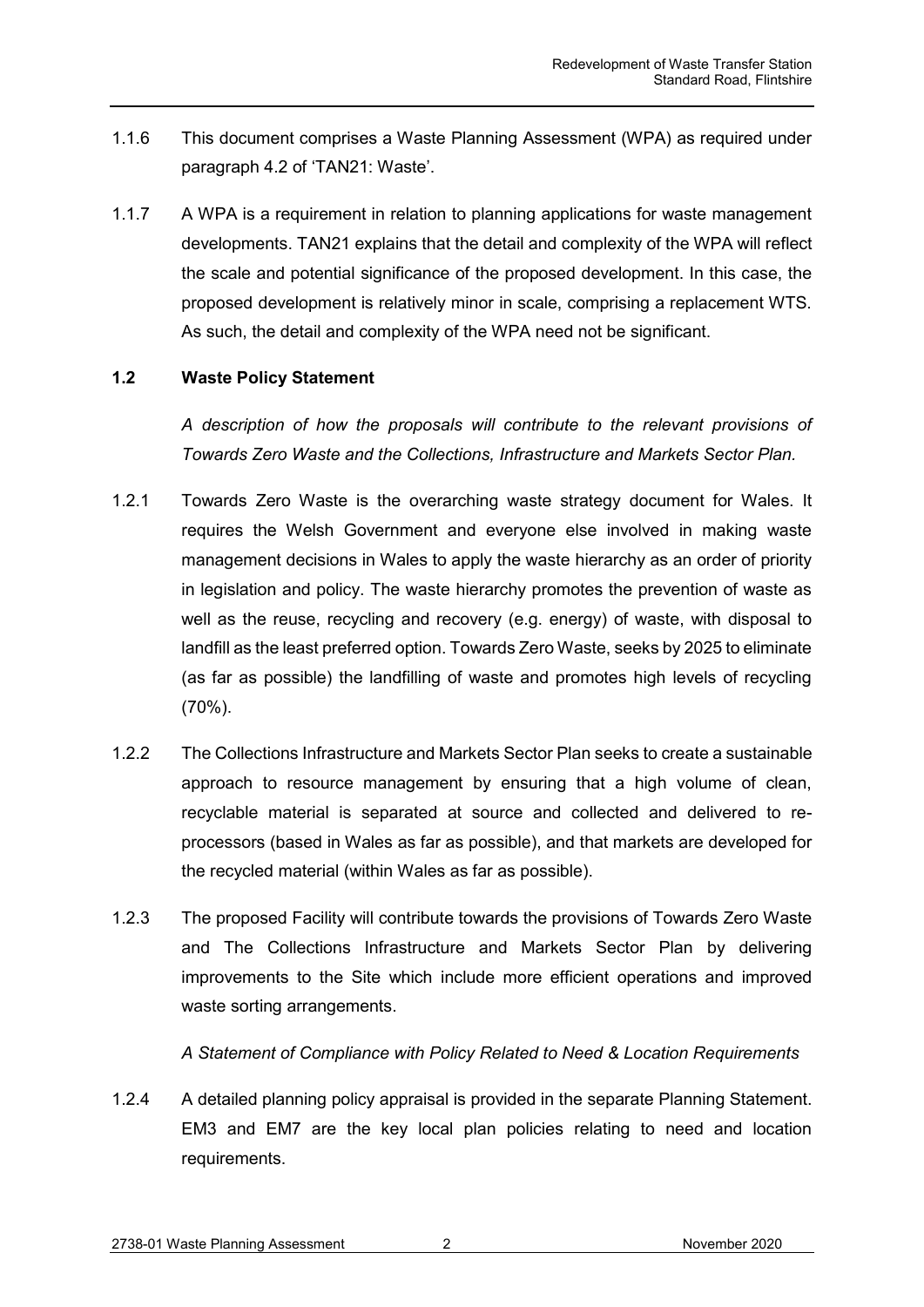- 1.2.5 The Site is an existing facility located within a Development Zone and Principal Employment Area (DZaPEA) where Policy EM3 of the Unitary Development Plan (UDP), adopted by Flintshire County Council in September 2011, will apply. Policy EM3 provides that within a DZaPEA, B1, B2 and B8 employment development will be permitted. Policy EM3 identifies on the proposals map the areas where most employment development is likely to take place. By identifying key areas where new employment development will generally be acceptable, the Plan aims to provide a greater degree of certainty and consistency and avoid the need to identify numerous small allocations or commitments. Although the Site is not specifically identified for waste uses, it is commonly accepted that waste uses are akin to a B2 use and are acceptable in employment areas. The Proposal involves the redevelopment of an existing waste management site. Whilst Policy EM3 provides a presumption in support of employment uses within the DZaPEA it in no way prevents the continued use or redevelopment of the Site for waste uses.
- 1.2.6 Policy EWP7 of the UDP lists criteria to ensure waste is managed sustainably. The Facility will enable kerbside collected recyclable and food waste to continue to be managed sustainably, being bulked locally and transported to processing, treatment or disposal facilities. Due to the nature of operations undertaken at the Site it will not be possible to use non road modes of transport. The Facility will not treat or dispose of waste. The reasoned justification to the policy promotes the role of sustainable waste management and explains the importance for new waste management facilities to use waste appropriately, ensuring that the full potential of waste resources is optimised. Furthermore, it explains that proposals will be expected to have full regard to the waste hierarchy to demonstrate that waste is to be used in the most efficient and environmentally acceptable way. It places significant weight to the 'proximity principle' and the need to locate facilities close to the source of waste generation. The Proposal will enhance and improve operations currently undertaken at the Site. The Proposal complies with policy EM7.
- 1.2.7 The Development Plan and all relevant material considerations are considered to provide a supportive framework for the proposal.

# *A calculation of existing and projected future demand*

1.2.8 The Facility accepted approximately 18,000 tonnes of kerbside collected material between April 2019 and March 2020. Actual 2019-2020 inputs to the existing facility are provided in Appendix A.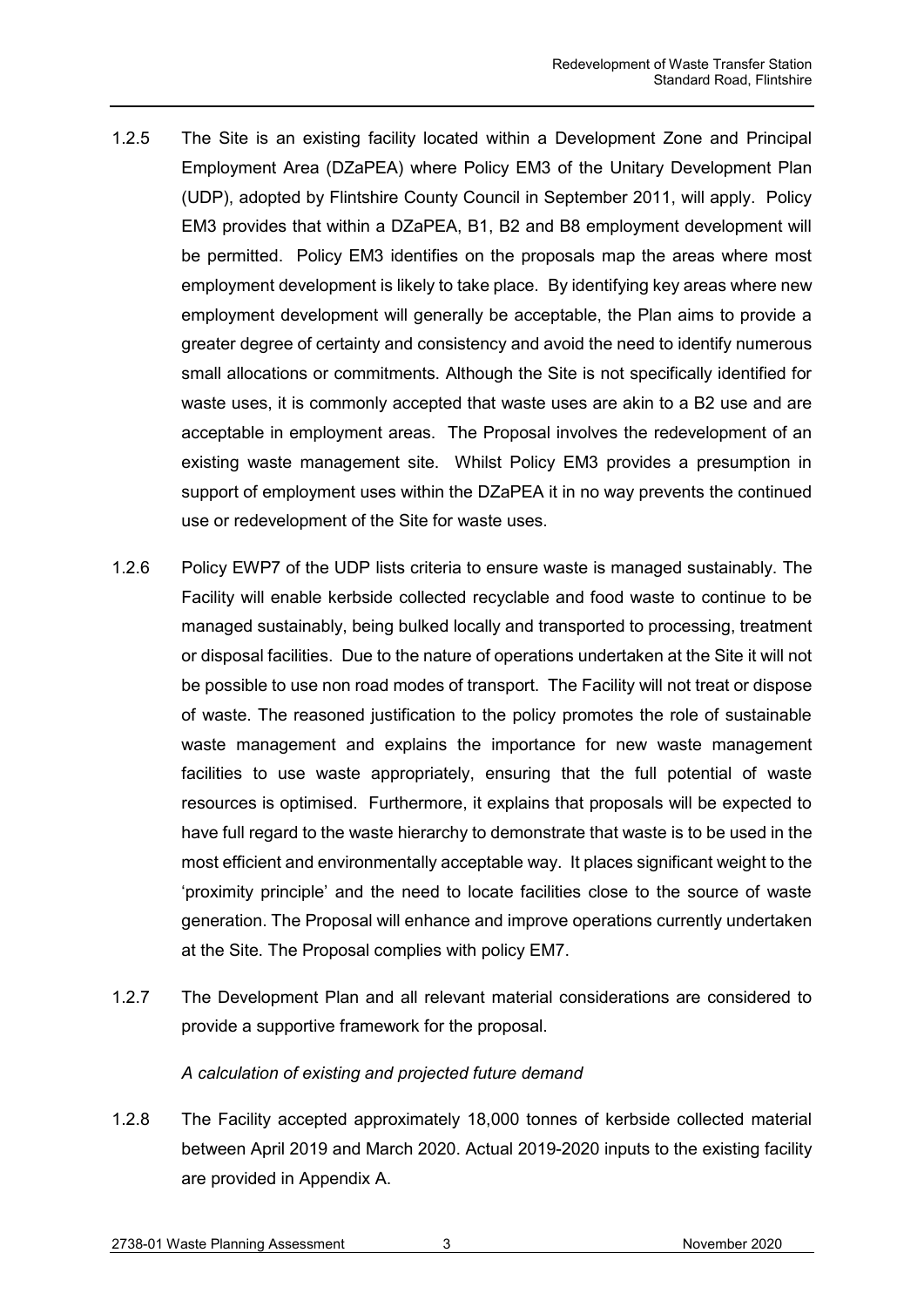- 1.2.9 The WTS experienced a sustained increase in tonnage over the past year. This is predicted to increase further with higher demand and generation of recyclable household waste. As a result, FCC wish to futureproof the WTS throughput by 10%.
- 1.2.10 In total, the redeveloped WTS might therefore be expected to receive approximately 21,000 tonnes of material per annum.
- 1.2.11 The proposed development is only expected to generate an additional 6 two-way trips during the week. The current weekly average is 74 two-way movements, which is expected to increase to 81. These trips would occur outside the typical peak hours of the highway network.

# *Identify the Markets that will be Served by the Proposed Development*

1.2.12 The Facility provides a local waste transfer and bulking facility for kerbside collected household waste. See above and the Planning Statement for details on the need for the facility.

#### *A Calculation to Identify the Current Shortfall in Treatment Capacity*

1.2.13 The new WTS will replace an existing facility. The Facility will not provide treatment capacity, rather it will sort and bulk waste for transportation to reprocessing/ treatment facilities.

# *A Description of the Consultation Undertaken by the Applicant*

1.2.14 The Applicant has undertaken full pre-application consultation in accordance with the Article 2 of the Town and Country Planning (Development Management Procedure) (Wales) Order 2012 as amended by the Town and Country Planning (Development Management Procedure) (Wales) (Amendment) Order 2016 and The Planning Applications (Temporary Modifications and Disapplication) (Wales) (Coronavirus) Order.

# <span id="page-5-0"></span>**1.3 Development**

# *Lifespan of the Operation*

1.3.1 The proposal is for the development and operation of a permanent facility.

*Hours of operation*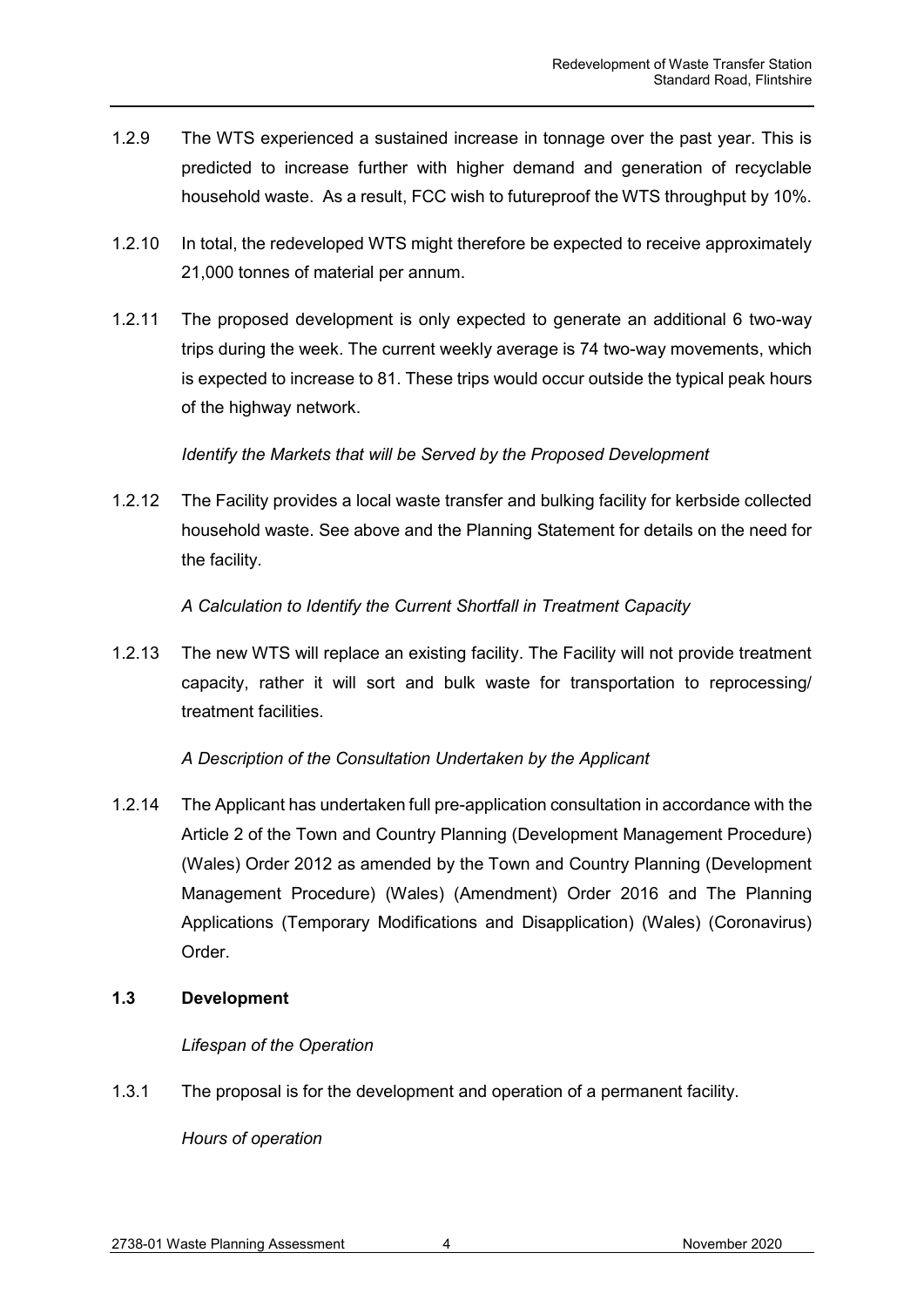- 1.3.2 The core operation hours at the WTS are between 07:00 and 17:00, although it may operate until 20:00. The Site is closed on Sundays and Bank Holidays. This will not change as part of the Proposal. The Site is closed on Sundays and Bank Holidays. This will not change as part of the Proposal.
- 1.3.3 Kerbside refuse collection vehicles (RCVs) arrive to the Site twice a day for tipping. The first tip is between 10:00-12:00 and the second is between 15:00-16:00. The later hours of the day until 20:00 are for processing the waste that has been delivered to the Site.

#### *Types and quantities of waste to be managed*

- 1.3.4 The range of waste streams currently processed at the WTS include:
	- Glass
	- Plastics
	- Aluminium
	- **Steel**
	- Paper and cardboard mixes
	- Used beverage cartons
	- **Batteries**
	- Food

# *Design, Layout, Buildings and Plant*

- 1.3.5 In summary, the proposed WTS would include:
	- New 2,208 sq.m WTS building
	- Visitor / Education Centre
	- New site access arrangement
	- Staff parking for 19 vehicles
	- Electric Charging Station
	- A perimeter road system
	- Boundary fencing

1.3.6 Full details of the design and layout are provided within the Planning Statement.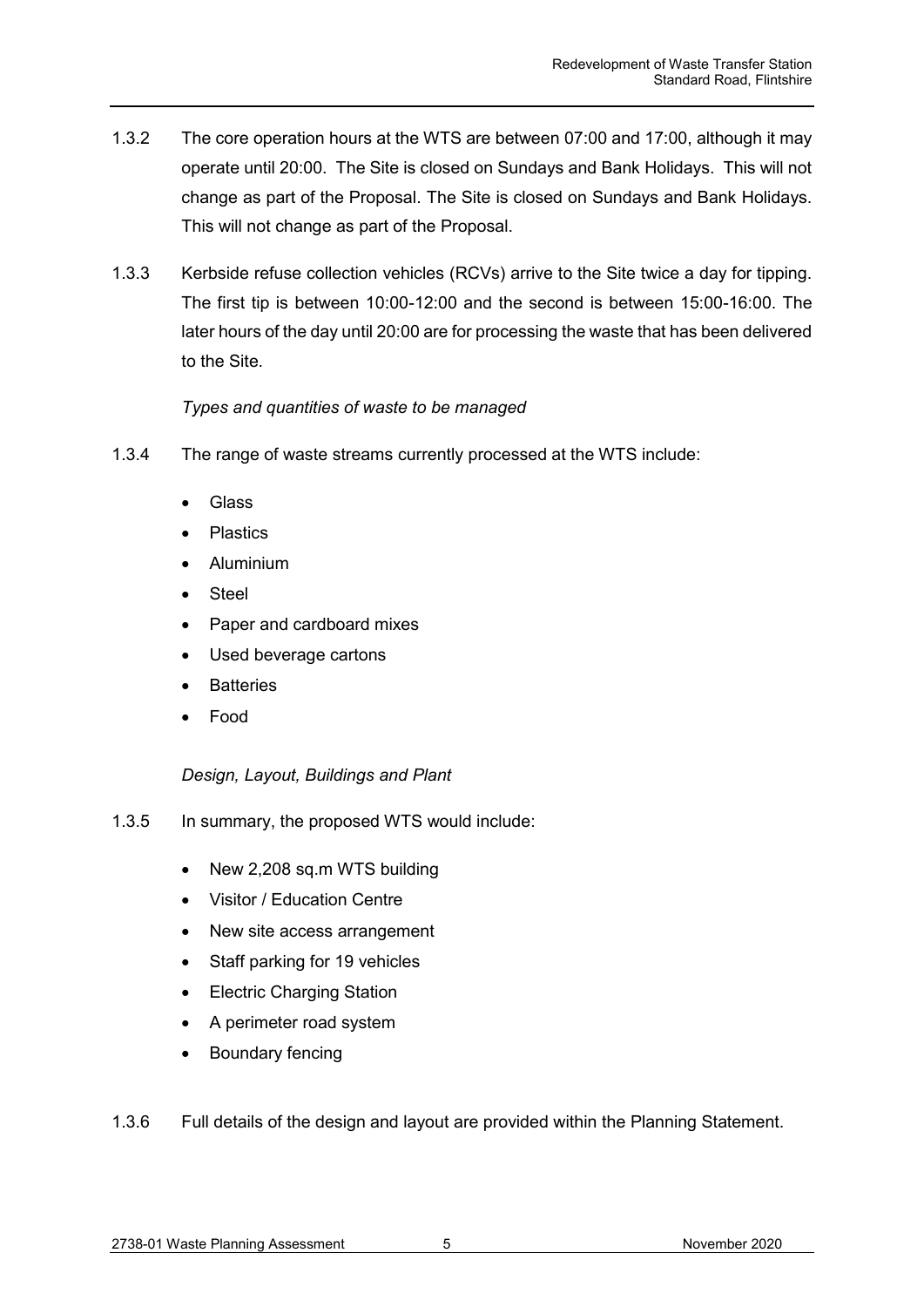#### *Amenity and Nuisance and Air Pollution*

1.3.7 Flintshire County Council, in its capacity as Local Planning Authority, has confirmed in writing their formal opinion that the proposed development is not required to be supported by an EIA. Notwithstanding this opinion, the Planning Statement provides an appraisal of the relevant environmental considerations associated with the proposal. The Planning Statement assesses potential impacts associated with the proposal and its compatibility with neighbouring land uses.